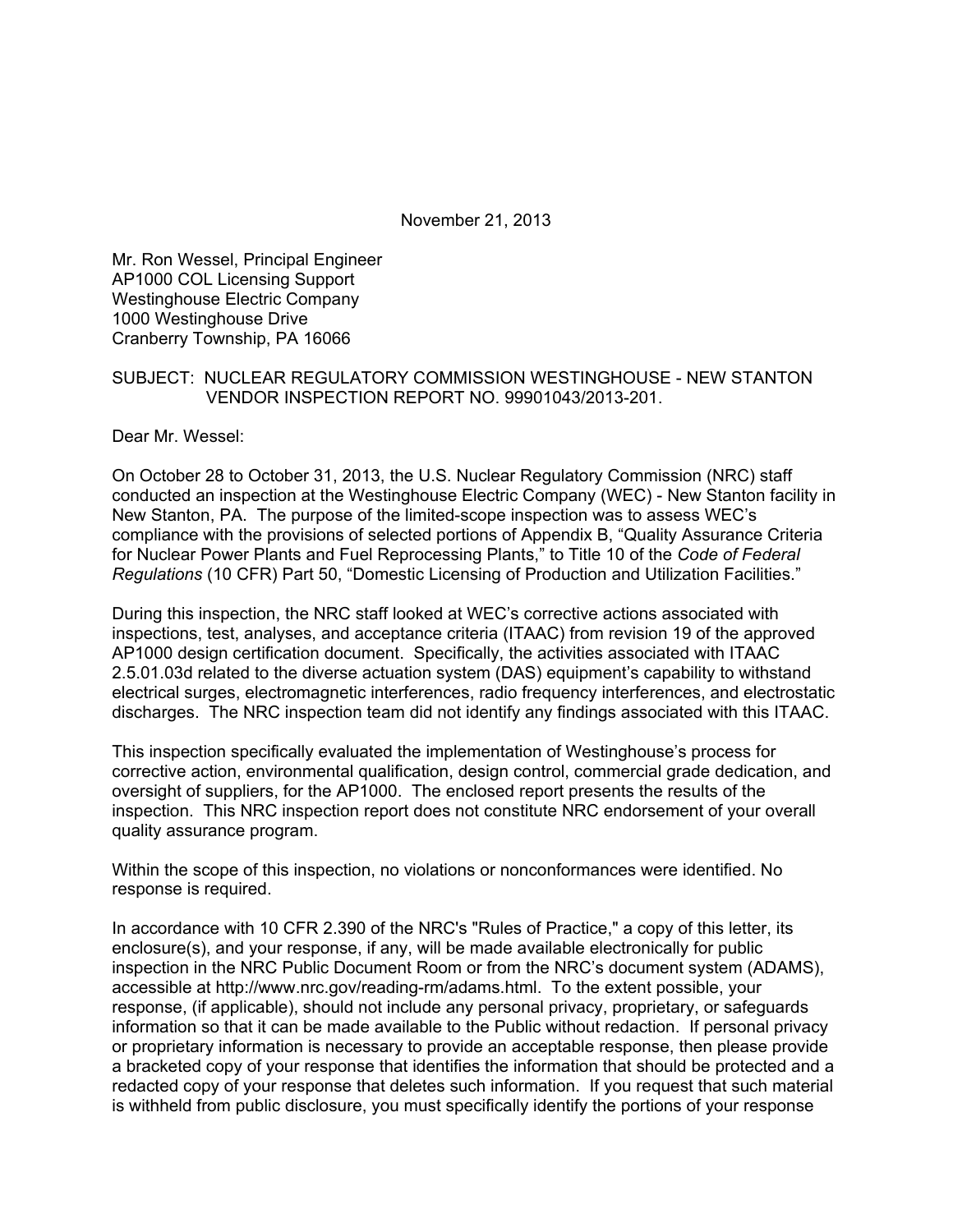R. Wessel - 2 -

that you seek to have withheld and provide in detail the bases for your claim (e.g., explain why the disclosure of information will create an unwarranted invasion of personal privacy or provide the information required by 10 CFR 2.390(b) to support a request for withholding confidential commercial or financial information). If Safeguards Information is necessary to provide an acceptable response, please provide the level of protection described in 10 CFR 73.21.

Sincerely,

## */RA/*

Richard A. Rasmussen, Chief Electrical Vendor Inspection Branch Division of Construction Inspection and Operational Programs Office of New Reactors

Docket No.: 99901043

Enclosure:

1. Inspection Report 99901043/2013-201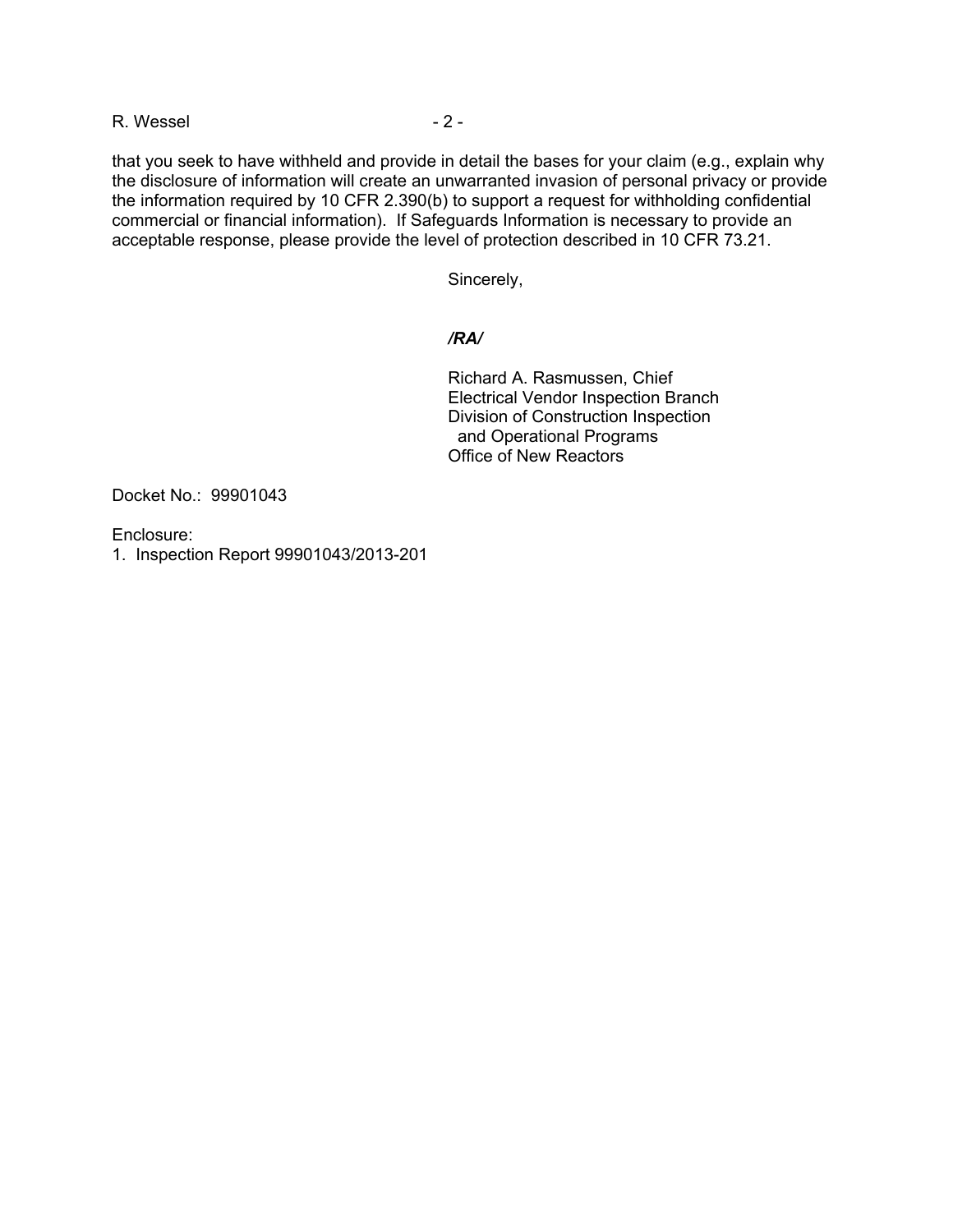R. Wessel - 2 -

that you seek to have withheld and provide in detail the bases for your claim (e.g., explain why the disclosure of information will create an unwarranted invasion of personal privacy or provide the information required by 10 CFR 2.390(b) to support a request for withholding confidential commercial or financial information). If Safeguards Information is necessary to provide an acceptable response, please provide the level of protection described in 10 CFR 73.21.

Sincerely,

# */RA/*

Richard A. Rasmussen, Chief Electrical Vendor Inspection Branch Division of Construction Inspection and Operational Programs Office of New Reactors

Docket No.: 99901043

Enclosure:

**DISTRIBUTION:** 

1. Inspection Report 99901043/2013-201

| <b>ASakadales</b>                                                          |                           |               |                |                  |
|----------------------------------------------------------------------------|---------------------------|---------------|----------------|------------------|
| <b>ERoach</b>                                                              |                           |               |                |                  |
| KKavanagh                                                                  |                           |               |                |                  |
|                                                                            | WesselRP@westinghouse.com |               |                |                  |
| AP1000 Distribution                                                        |                           |               |                |                  |
| ADAMS ACCESSION No.: ML13318A689<br><b>NRO-002</b><br>*Concurred via email |                           |               |                |                  |
| <b>OFFICE</b>                                                              | NRO/DCIP/EVIB             | NRO/DCIP/MVIB | <b>RII</b>     | NRO/DCIP/IGCB    |
| <b>NAME</b>                                                                | EHuang                    | LMicewski     | <b>RMathis</b> | <b>BAnderson</b> |
| <b>DATE</b>                                                                | 11/14/2013                | 11/20/2013    | 11/18/2013     | 11/20/2013       |
| <b>OFFICE</b>                                                              | NRO/DCIP                  | NRO/DCIP/EVIB |                |                  |
| <b>NAME</b>                                                                | TFrye                     | RRasmussen    |                |                  |
| <b>DATE</b>                                                                | 11/21/2013                | 11/21/2013    |                |                  |

**OFFICIAL RECORD COPY**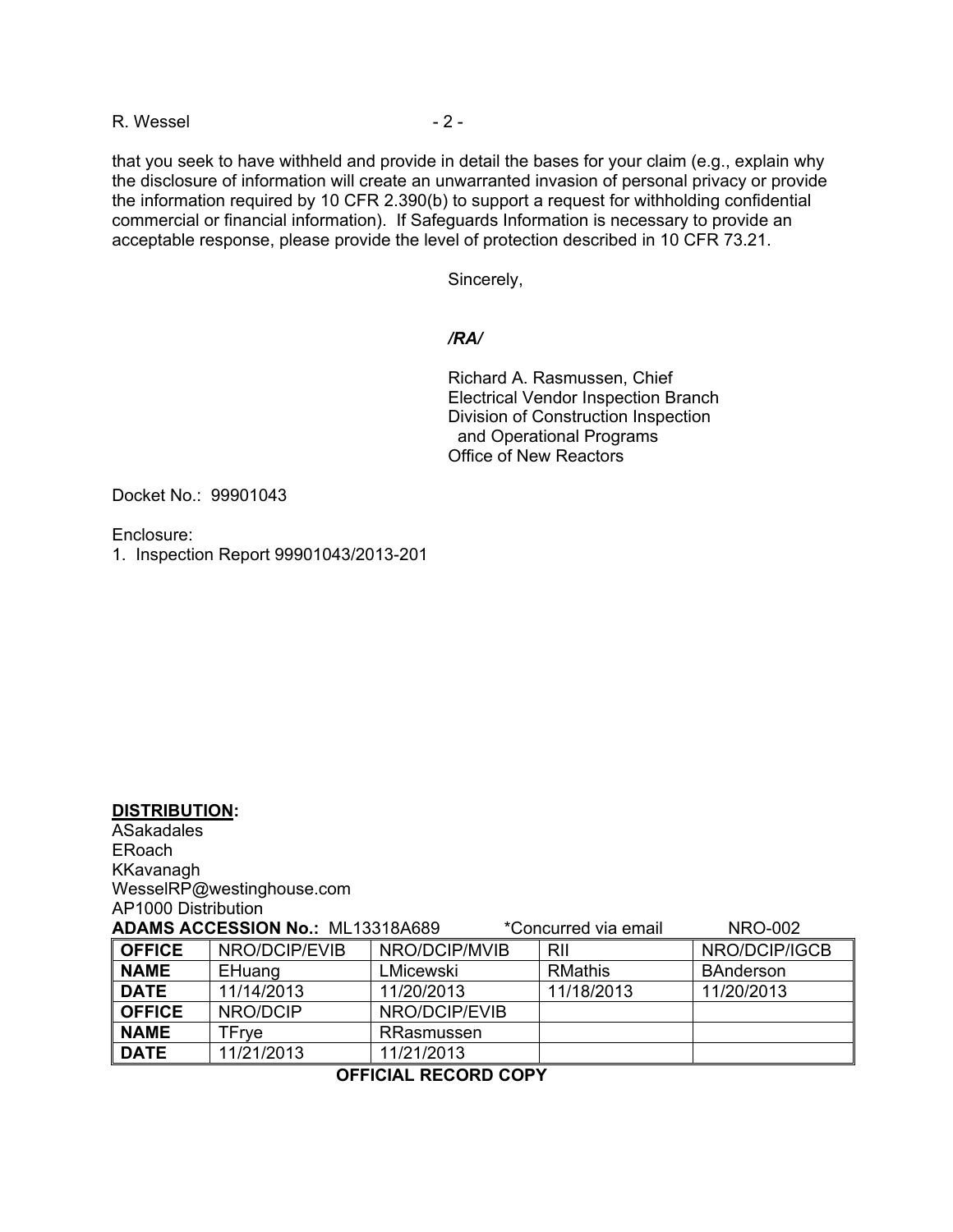#### **U.S. NUCLEAR REGULATORY COMMISSION OFFICE OF NEW REACTORS DIVISION OF CONSTRUCTION INSPECTION AND OPERATIONAL PROGRAMS VENDOR INSPECTION REPORT**

| Docket No.:              | 99901043                                                                                                                                                                                    |
|--------------------------|---------------------------------------------------------------------------------------------------------------------------------------------------------------------------------------------|
| Report No.:              | 99901043/2013-201                                                                                                                                                                           |
| Vendor:                  | Westinghouse Electric Company – New Stanton<br>1000 Westinghouse Drive<br>New Stanton, PA 15672                                                                                             |
| Vendor Contact:          | Mr. Ron Wessel, Principal Engineer<br>WesselRP@westinghouse.com                                                                                                                             |
| Background:              | Westinghouse Electric Company holds a design certificate for the<br>AP1000 and is responsible for detailed design and testing for<br>safety-related components to be used in AP1000 plants. |
| <b>Inspection Dates:</b> | October 28 - October 31, 2013                                                                                                                                                               |
| Inspectors:              | Eugene Huang, NRO/DCIP/EVIB, Team Leader<br>Laura Micewski, NRO/DCIP/MVIB<br>Robert Mathis, RII                                                                                             |
| Approved by:             | Richard A. Rasmussen, Chief<br><b>Electrical Vendor Inspection Branch</b><br>Division of Construction Inspection<br>and Operational Programs<br><b>Office of New Reactors</b>               |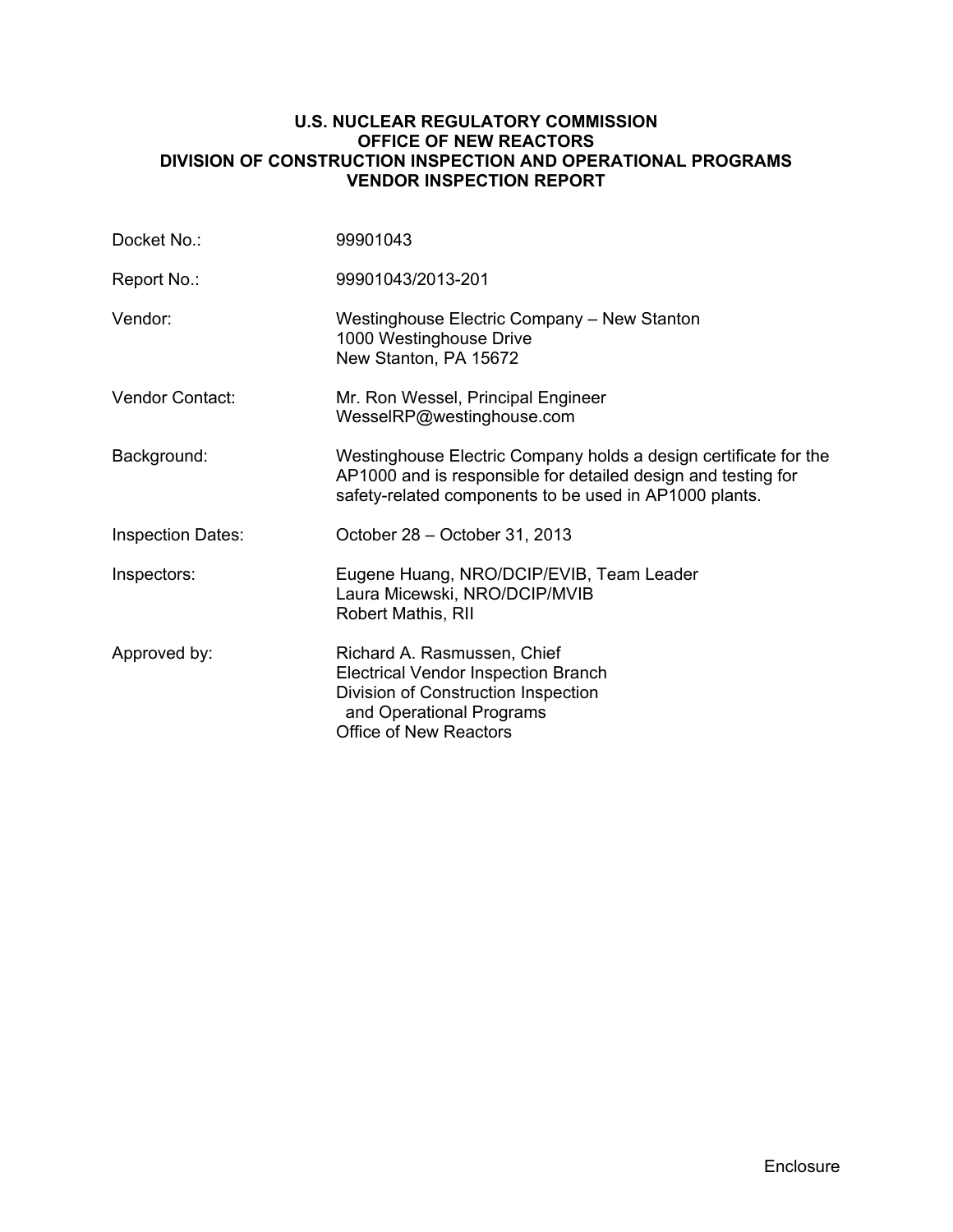# **EXECUTIVE SUMMARY**

#### Westinghouse Electric Company – New Stanton 99901043/2013-201

The U.S. Nuclear Regulatory Commission (NRC) conducted this vendor inspection to verify that Westinghouse Electric Company, (hereafter referred to as WEC), implemented an adequate quality assurance program that complies with the requirements of Appendix B, "Quality Assurance Criteria for Nuclear Power Plants and Fuel Reprocessing Plants," to Title 10 of the *Code of Federal Regulations* (10 CFR) Part 50, "Domestic Licensing of Production and Utilization Facilities." This inspection specifically evaluated WEC's corrective actions in relation to NRC inspection report 99901043/2012-201. The inspectors reviewed the corrective action, dedication of testing services, and electromagnetic interference/radiofrequency interference EMI/RFI qualification process. The NRC conducted this inspection at WEC's facility in New Stanton, PA.

The following regulations served as the bases for this NRC inspection:

• Appendix B to 10 CFR Part 50

The inspectors used Inspection Procedure (IP) 43002, "Routine Inspections of Nuclear Vendors," dated July 15, 2013, and IP 43004, "Inspection of Commercial-Grade Dedication Programs," dated April 25, 2011.

The results of the inspection are summarized below.

# Design Control and Procurement Document Control Corrective Actions

The inspectors concluded that WEC's corrective actions in the areas of design control and procurement document control in response to the Notices of Nonconformance from inspection report 99901403/2012-201 were adequate. No findings of significance were identified.

#### ITAAC and Software Related Corrective Actions

The inspectors concluded that WEC's corrective actions in the areas of ITAAC and software in response to the Notices of Nonconformance from inspection report (IR) 99901403/2012-201 were adequate. The inspectors also determined that WEC's final documentation in relation to the unresolved item identified in IR 99901043/2012-201 did not result in a finding. No findings of significance were identified.

#### EMI/RFI Qualification

The inspectors concluded that WEC was adequately qualifying equipment to meet the requirements committed to in their design control document. No findings of significance were identified.

#### Dedication of Testing Services

The inspectors concluded that WEC's corrective actions in the area of dedication of testing services in response to the Notice of Nonconformance from inspection report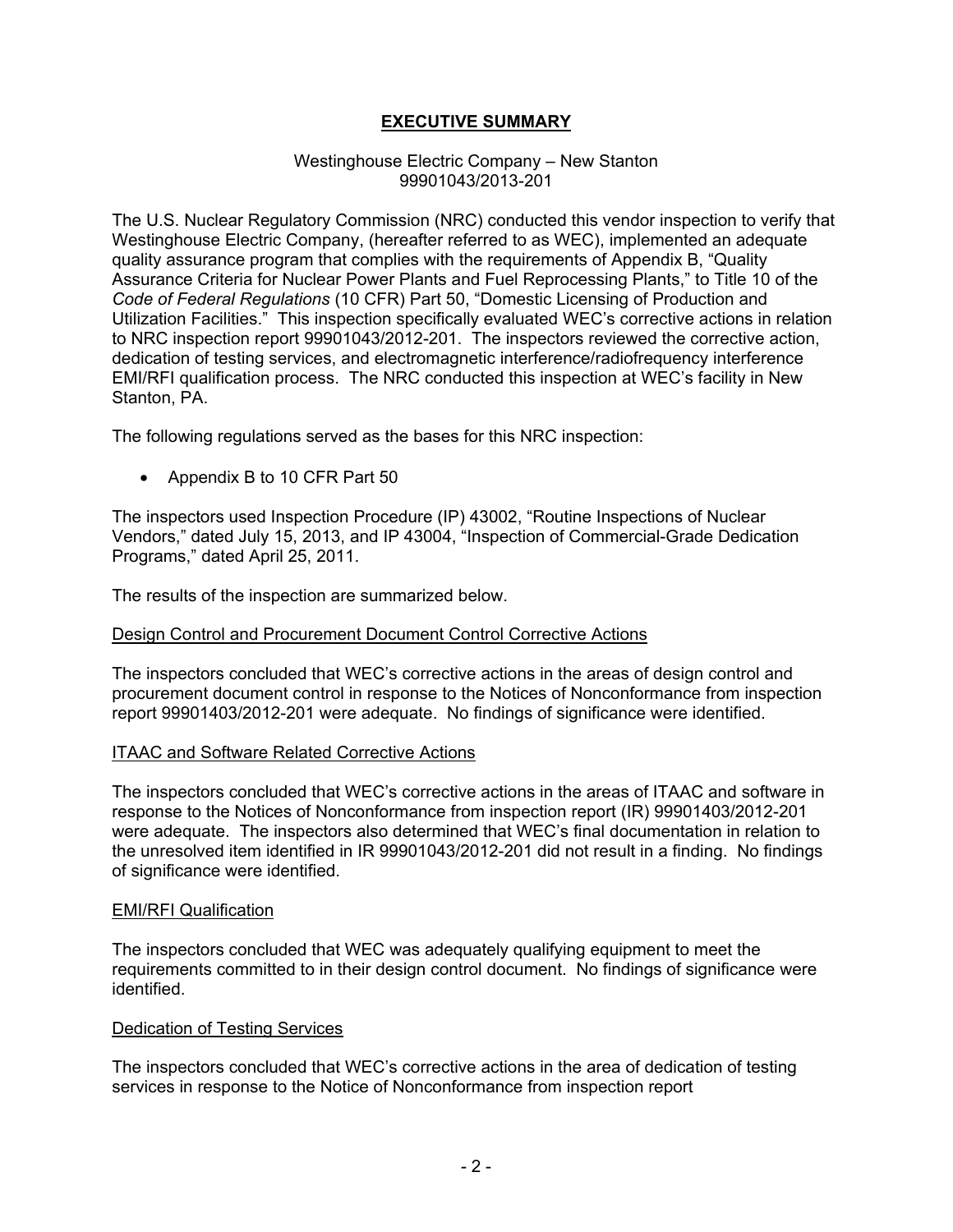99901403/2012-201 and implementation of WEC's dedication of services program were adequate. No findings of significance were identified.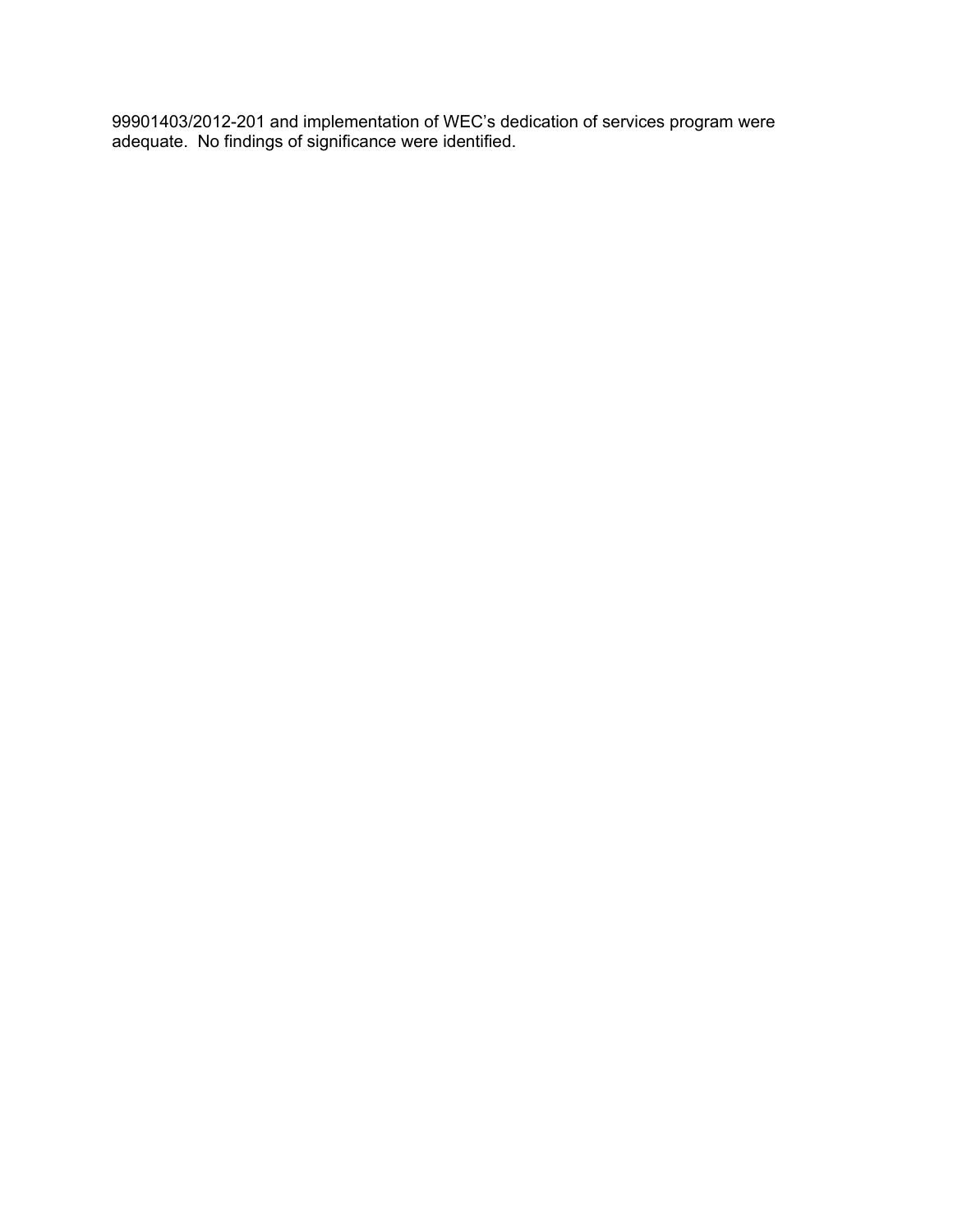# **REPORT DETAILS**

# **1. Design Control and Procurement Document Control Corrective Actions**

# a. Inspection Scope

The inspectors reviewed the implementation of Westinghouse Electric Company's, (hereafter referred to as WEC) follow-up actions in response to Nuclear Regulatory Commission (NRC) Notices of Nonconformance (NON) 99901403/2012-201-01 and 99901403/2012-201-02. The inspectors reviewed the associated WEC Corrective Action Program Issue Reports and the resultant commitments to implement specific corrective actions. The inspectors reviewed a sampling of procurement documents issued subsequent to implementation of the corrective actions to verify the issues resulting in the notices of nonconformance have not recurred. The inspectors also reviewed procurement documents issued prior to the NRC issuance of the Notices of Nonconformance, and verified that WEC's extent of condition review recognized, evaluated, and corrected all similar issues associated with procurement documents, in addition to the specific examples the NRC had identified. The inspectors reviewed procedural changes and training plans that WEC has established as a barrier to prevent recurrence. The attachment to this inspection report lists the documents reviewed by the inspectors.

# b. Observations and Findings

No findings of significance were identified.

c. Conclusions

Based on the samples reviewed, the inspectors determined that WEC's corrective actions in response to the Notices of Nonconformance were adequate. No findings of significance were identified.

# **2. ITAAC and Software Related Corrective Actions**

# a. Inspection Scope

In Inspection Report (IR) 99901043/2012-201, NRC inspectors identified deficiencies, cited as NON, which may impact the ability to demonstrate that inspections, tests, analyses, and acceptance criteria (ITAAC) have been met. These deficiencies were in relation to the Electromagnetic Interference (EMI)/Radio-Frequency Interference (RFI) testing for the AP1000 Diverse Actuation System (DAS). The NRC inspection team interviewed responsible personnel and reviewed the implementation of corrective actions proposed in response to the NON's and follow-up Requests for Additional Information (RAI) to ensure that the identified deficiencies were adequately corrected and where applicable, a suitable extent of condition was performed. The NRC inspection team also reviewed additional information provided in relation to an unresolved item also documented in IR 99901043/2012-201 for test software verification and validation.

Specifically, the NRC inspection team interviewed responsible personnel and reviewed corrective actions associated with the AP1000 DAS EMI/RFI testing and test report compliance with Regulatory Guide (RG) 1.180 and corresponding standards. NRC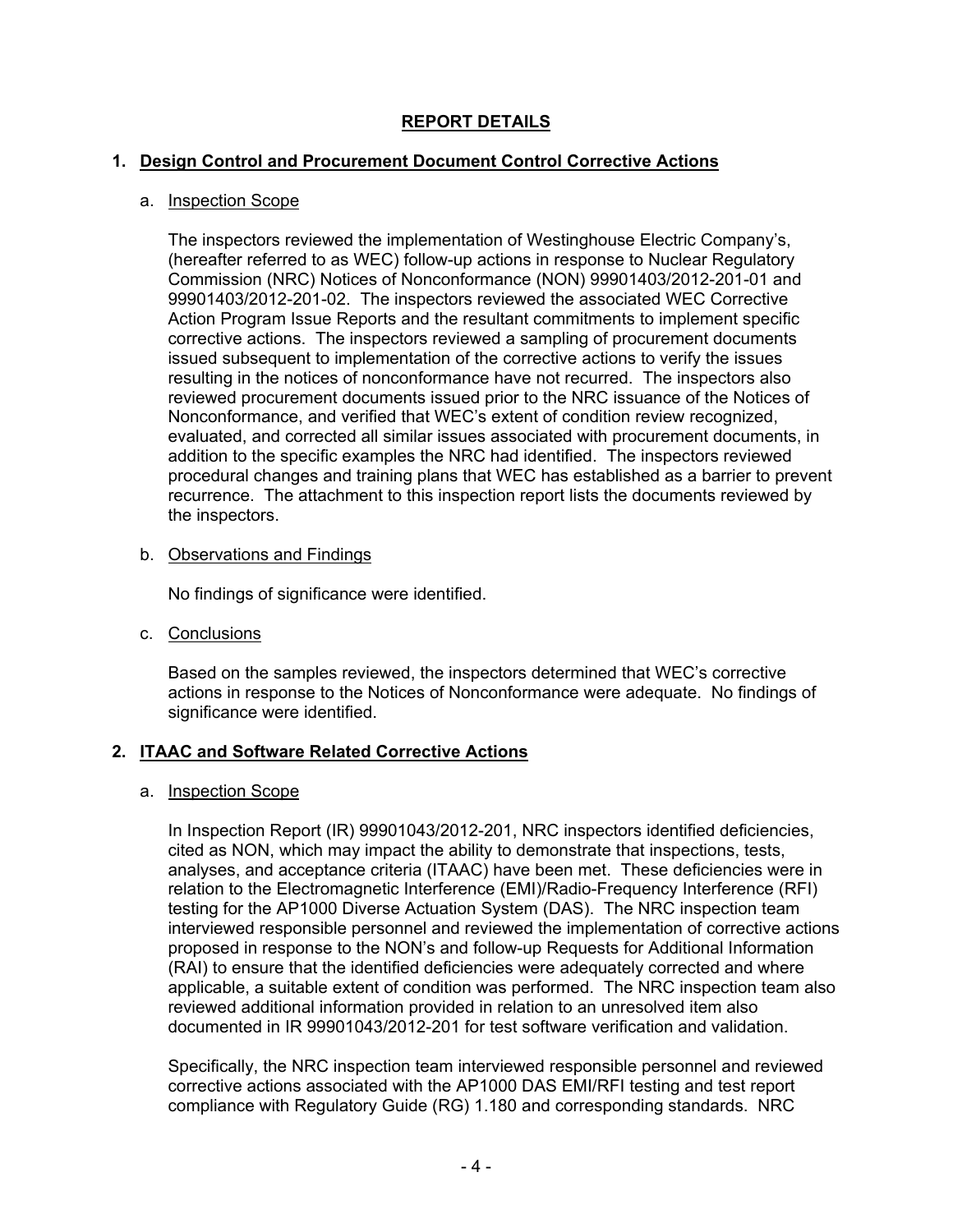inspectors verified checklists generated from WEC's review of the applicable MIL and IEC standards to ensure data documentation requirements were properly captured. Written communication to technical specialists was also reviewed to ensure engineering personnel were made aware of the checklists to be used for the extent of condition evaluation. The results of the extent of condition conducted to identify test reports deficient of the required data was assessed to determine whether or not the scope of test reports evaluated was adequate. For the test reports identified as missing the required information, NRC inspectors reviewed the subsequent analysis and revisions to these test reports to verify compliance with the associated MIL and IEC standards referenced in RG 1.180. The NRC inspection team also reviewed conformance statements included in test report documentation to ensure engineering reviewed the test report for compliance to regulatory requirements.

The NRC inspection team reviewed the corrective actions for the evaluation and documentation of a test anomaly and configuration change for the AP1000 DAS Cabinet Hardware equipment qualification (EQ) test. NRC inspectors assessed the engineering evaluation for the observed anomaly and test configuration change to ensure that EQ test requirements were still being met. NRC inspectors also reviewed the EQ test logs to verify the inclusion of the observed anomaly, test configuration change, and the associated justification.

The NRC inspection team assessed the documentation provided in conjunction with the verification and validation of software used during the AP1000 DAS EMI/RFI type-testing, documented as an unresolved item, to verify that software used to demonstrate equipment qualification was properly verified and validated. NRC inspectors reviewed the verification package for the EQ test equipment, including Advanced Logic System (ALS) Test and Calibration Tool (ATCT) software and the Standard Input/Output Simulator (SIOS) software, to ensure that the software used to calibrate, measure, and record the data was providing valid test results.

#### b. Observations and Findings

No findings of significance were identified.

#### b. Conclusions

Based on the samples reviewed, the inspectors determined that WEC's corrective actions in response to the NON were adequate. The inspectors also determined that WEC's final documentation in relation to the unresolved item identified in IR 99901043/2012-201 did not result in a finding. No findings of significance were identified.

#### **3. EMI/RFI Qualification**

#### a. Inspection Scope

The inspectors reviewed a sample of equipment qualification and EMI reports to ensure that WEC was adequately implementing and testing to the requirements that they have committed to in their design control document. The inspectors verified that failed tests were reviewed and evaluated and changes to the design during testing were adequately controlled and tracked through completion. The inspectors also reviewed WEC's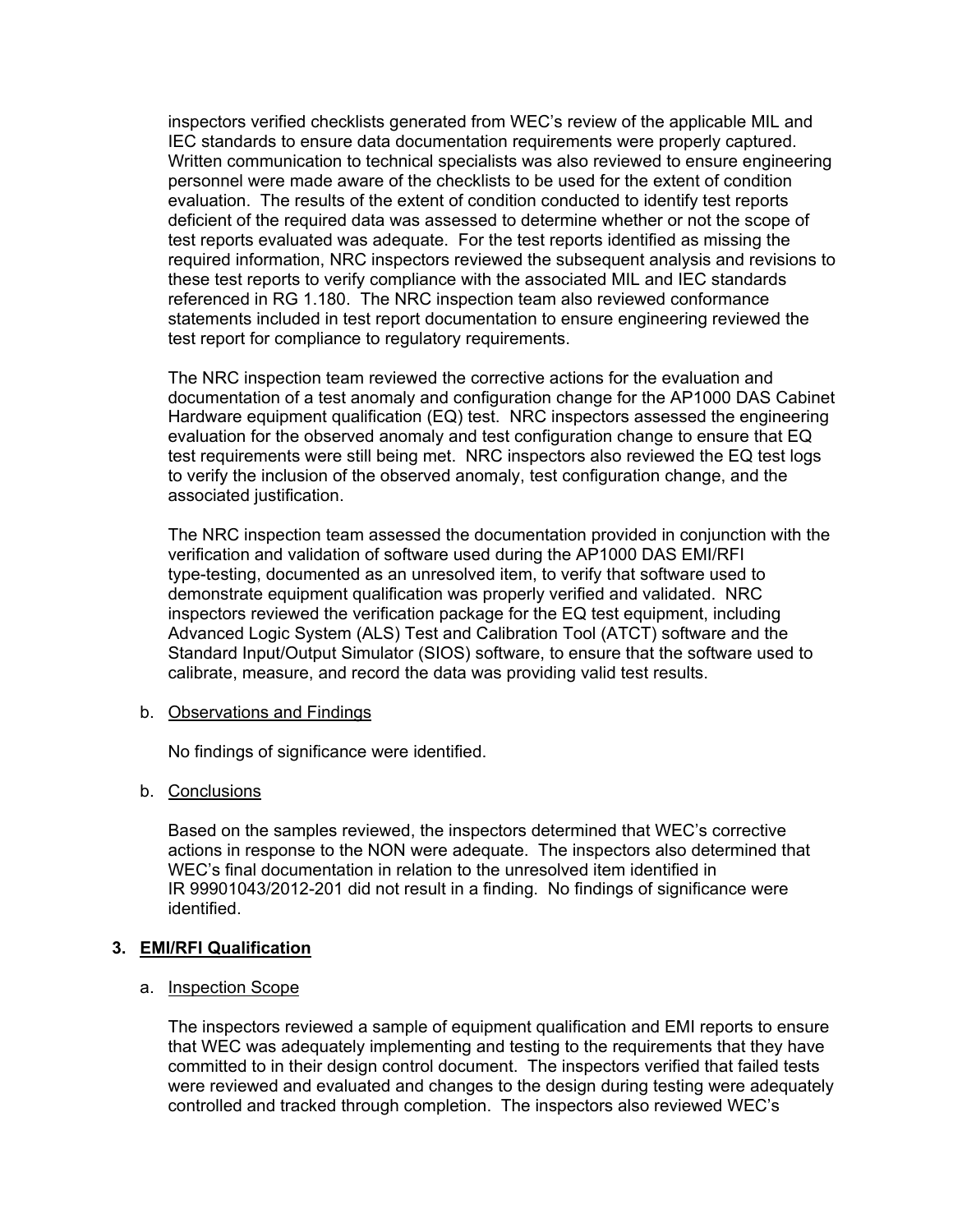evaluations for the usage of different testing revisions than specified in RG 1.180. Additionally, the inspectors reviewed WEC's reconciliation calculation documentation for the DAS cabinet which detailed WEC's evaluation of the DAS test configuration. The inspectors verified that WEC did an adequate evaluation of the different design configurations compared to the test configuration used and ensured that the test configuration enveloped the worse-case scenarios in each of the different equipment qualification tests. The attachment to this inspection report lists the documents reviewed by the inspectors.

# b. Observations and Findings

No findings of significance were identified.

#### c. Conclusions

Based on the samples reviewed, the inspectors determined that WEC was adequately qualifying equipment to meet the requirements committed to in their design control document. No findings of significance were identified.

# **4. Dedication of Testing Services**

#### a. Inspection Scope

The inspectors reviewed the implementation of WEC's follow-up actions in response to NRC NON 99901403/2012-201-01 and 99901403/2012-201-02. The inspectors reviewed the associated WEC Corrective Action Program Issue Reports and the resultant commitments to implement specific corrective actions. The inspectors reviewed procedural changes and training plans that WEC has established as a barrier to prevent recurrence. The inspectors also reviewed a sample of commercial dedication instructions, surveys, and audits on testing and calibration suppliers that WEC used to verify adequate implementation of WEC's dedication of services program. The attachment to this inspection report lists the documents reviewed by the inspectors.

#### b. Observations and Findings

No findings of significance were identified.

c. Conclusions

Based on the samples reviewed, the inspectors determined that WEC's corrective actions in response to the NON and implementation of WEC's dedication of services program were adequate. No findings of significance were identified.

# **5. Exit Meeting**

On October 31, 2013, the inspectors presented the inspection scope and findings during an exit meeting with Mr. Ron Wessel, Principal Engineer, and other WEC personnel.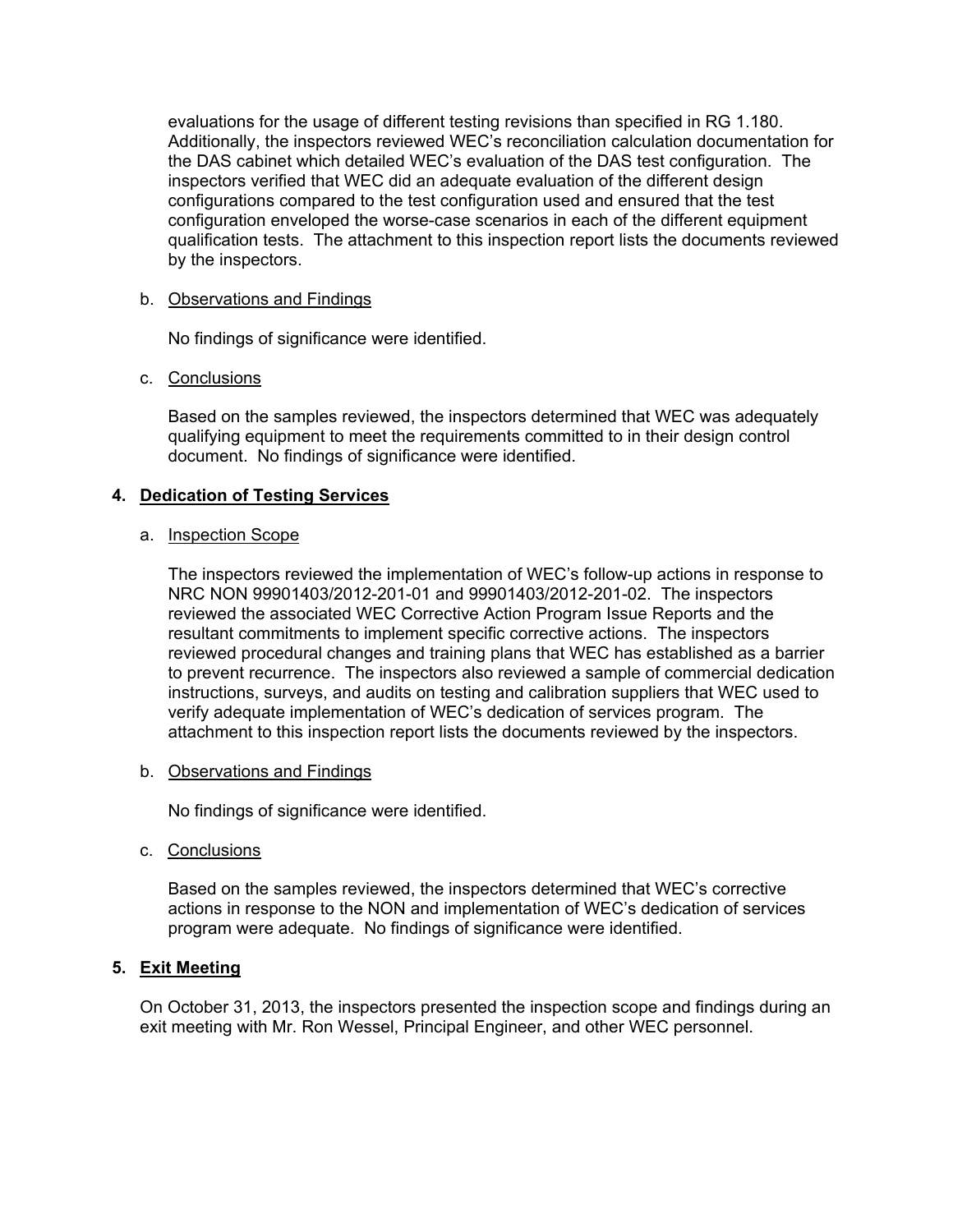# **ATTACHMENT**

# **1. ENTRANCE/EXIT MEETING ATTENDEES**

| <b>Name</b>      | <b>Title</b>                                                                    | <b>Affiliation</b> | <b>Entrance</b> | <b>Exit</b>  | Interviewed  |
|------------------|---------------------------------------------------------------------------------|--------------------|-----------------|--------------|--------------|
| S. Channarasappa | <b>Fellow Engineer</b>                                                          | <b>WEC</b>         | X               | $\mathsf{X}$ | X            |
| G. Ament         | <b>PM Licensing</b>                                                             | <b>WEC</b>         | X               | $\mathsf{X}$ |              |
| D. Behnke        | <b>Principal Engineer</b>                                                       | <b>WEC</b>         | $\mathsf{X}$    | X            |              |
| I. Bosnjak       | <b>Lead Quality</b><br>Engineer, Supplier<br><b>Quality Assessment</b>          | <b>WEC</b>         | X               |              | X            |
| J. Carretta      | Senior Engineer                                                                 | <b>WEC</b>         | X               | $\mathsf{X}$ | X            |
| J. Dudiak        | Vice President O&P                                                              | <b>WEC</b>         | X               | X            |              |
| K. Durinsky      | Senior Engineer                                                                 | <b>WEC</b>         | X               |              |              |
| B. Gaia          | QO Mechanical<br>Manager                                                        | <b>WEC</b>         | X               |              |              |
| S. Greier        | Senior Engineer                                                                 | <b>WEC</b>         | X               | X            |              |
| L. Jesso         | QO-I&C Manager                                                                  | <b>WEC</b>         | $\mathsf{X}$    | $\mathsf{X}$ |              |
| J. Mallory       | <b>Principal Quality</b><br>Engineer, Global<br>Quality                         | <b>WEC</b>         | X               | X            | X            |
| L. Marple        | Senior Engineer                                                                 | <b>WEC</b>         | X               | $\mathsf{X}$ | $\mathsf{X}$ |
| J. Moon          | <b>Principal Engineer</b>                                                       | <b>WEC</b>         | X               | X            |              |
| F. Patula        | Senior Engineer                                                                 | <b>WEC</b>         | X               | X            |              |
| M. Ryan          | <b>Principal Engineer</b>                                                       | <b>WEC</b>         | X               | X            |              |
| P. Tyrpak        | <b>Licensing Manager</b>                                                        | <b>WEC</b>         | X               | X            |              |
| R. Wessel        | <b>Principal Licensing</b><br>Engineer                                          | <b>WEC</b>         | X               | X            |              |
| S. Yacovich      | <b>Director New Plant</b><br>Control Systems and<br>Qualification<br>Operations | <b>WEC</b>         | X               | X            |              |
| G. Roberts       | <b>Principal Engineer</b>                                                       | <b>WEC</b>         | X               | $\mathsf{X}$ |              |
| M. Stofko        | Licensing Manager                                                               | <b>WEC</b>         |                 | X            |              |
| J. Zuemio        | I&C Program<br>Manager                                                          | <b>WEC</b>         |                 | X            |              |
| L. Erin          | Director of<br>Regulatory and<br><b>Quality Excellence</b>                      | <b>WEC</b>         |                 | X            |              |
| A. Zurbroski     | <b>Lead Quality</b><br>Engineer, Supplier<br><b>Quality Assessment</b>          | <b>WEC</b>         |                 |              | X            |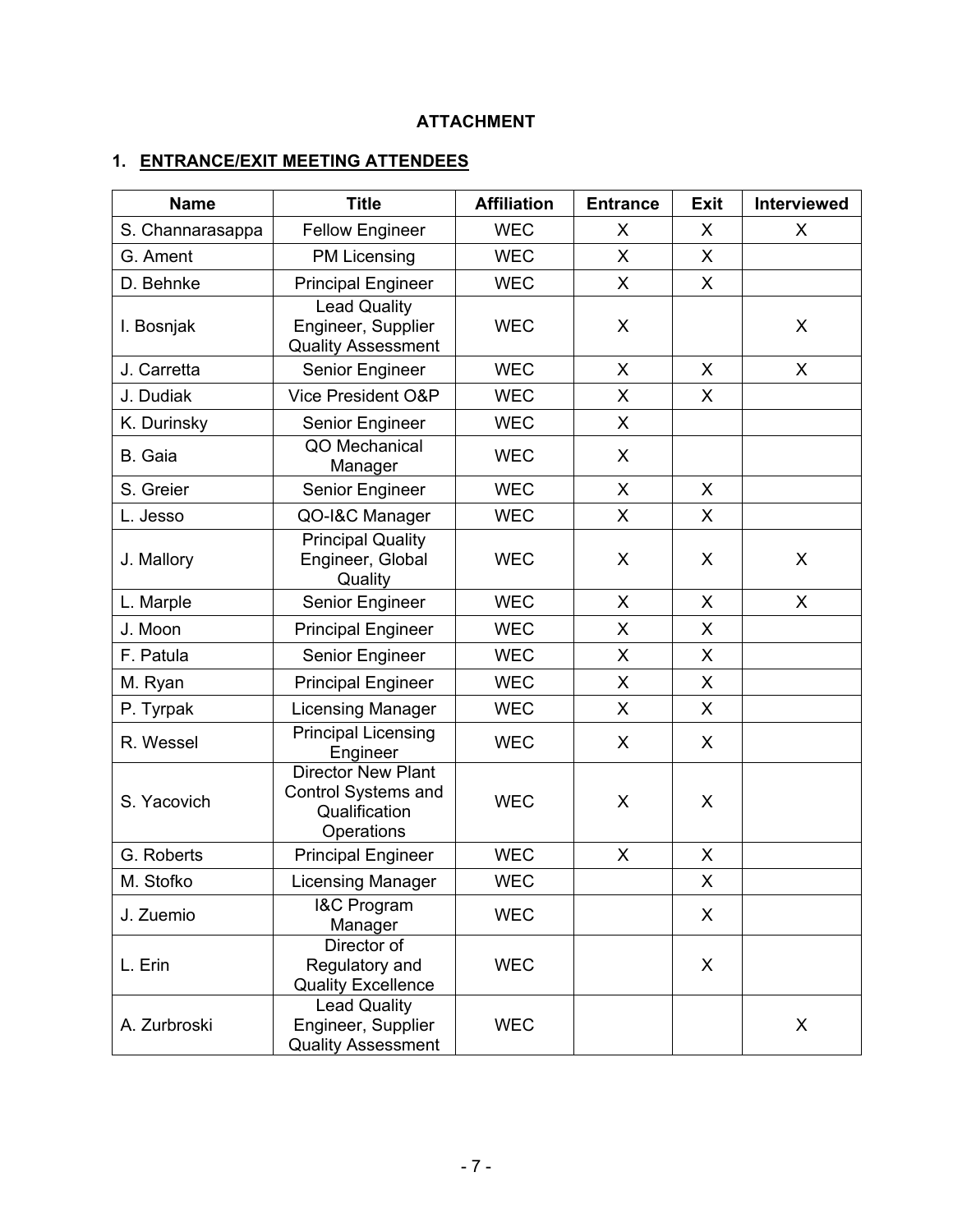| <b>Name</b> | Title                            | <b>Affiliation</b> | <b>Entrance</b> | <b>Exit</b> | <b>Interviewed</b> |
|-------------|----------------------------------|--------------------|-----------------|-------------|--------------------|
| E. Huang    | <b>Inspection Team</b><br>Leader | <b>NRC</b>         |                 |             |                    |
| L. Micewski | <b>Inspection Team</b><br>Member | <b>NRC</b>         |                 |             |                    |
| R. Mathis   | <b>Inspection Team</b><br>Member | <b>NRC</b>         |                 |             |                    |

# **2. INSPECTION PROCEDURES USED:**

Inspection Procedure (IP) 43002, "Routine Inspections of Nuclear Vendors," dated July 15, 2013

IP 43004, "Inspection of Commercial-Grade Dedication Programs," dated April 25, 2011,

# **3. ITEMS OPENED, CLOSED, AND DISCUSSED:**

| Item Number                                                                                                                                      | <b>Status</b> | Type                                                  | Description                                                                 | Applicable ITAAC                                         |
|--------------------------------------------------------------------------------------------------------------------------------------------------|---------------|-------------------------------------------------------|-----------------------------------------------------------------------------|----------------------------------------------------------|
| 99901043/2012-201-01 Closed<br>99901043/2012-201-02 Closed<br>99901043/2012-201-03 Closed<br>99901043/2012-201-04<br>99901043/2012-201-05 Closed | Closed        | NON.<br><b>NON</b><br><b>NON</b><br><b>NON</b><br>URI | <b>Criterion IV</b><br>Criterion III<br><b>Criterion XI</b><br>Criterion XI | ITAAC 2.5.01.03d<br>ITAAC 2.5.01.03d<br>ITAAC 2.5.01.03d |

# **4. INSPECTIONS, TESTS, ANALYSES, AND ACCEPTANCE CRITERIA:**

 The U.S. Nuclear Regulatory Commission (NRC) inspectors identified the following inspections, tests, analyses, and acceptance criteria (ITAAC) related to components being tested by WEC. At the time of the inspection, WEC was involved in testing the diverse actuation system (DAS) for the AP1000 reactor design. For the ITAAC listed below, the NRC inspection team reviewed WEC's QA controls in the areas of corrective action. The ITAAC's design commitment referenced below are for future use by the NRC staff during the ITAAC closure process; the listing of these ITAAC design commitments does not constitute that they have been met and closed. The NRC inspection team did not identify any findings associated with the ITAAC identified below.

|  | AP1000 Design<br>Control Document,<br>Tier 1, Revision 19 | Table<br>$2.5.1 - 4$ | ITAAC 3.d |
|--|-----------------------------------------------------------|----------------------|-----------|
|--|-----------------------------------------------------------|----------------------|-----------|

# **5. LIST OF ACRONYMS USED:**

- ATCT ALS test and calibration tool
- ADAMS Agencywide Documents Access and Management System
- ALS advanced logic system
- CFR Code of Federal Regulations
- CGD commercial grade dedication
- DAS diverse actuation system
- EMI electromagnetic interference
- EQ equipment qualification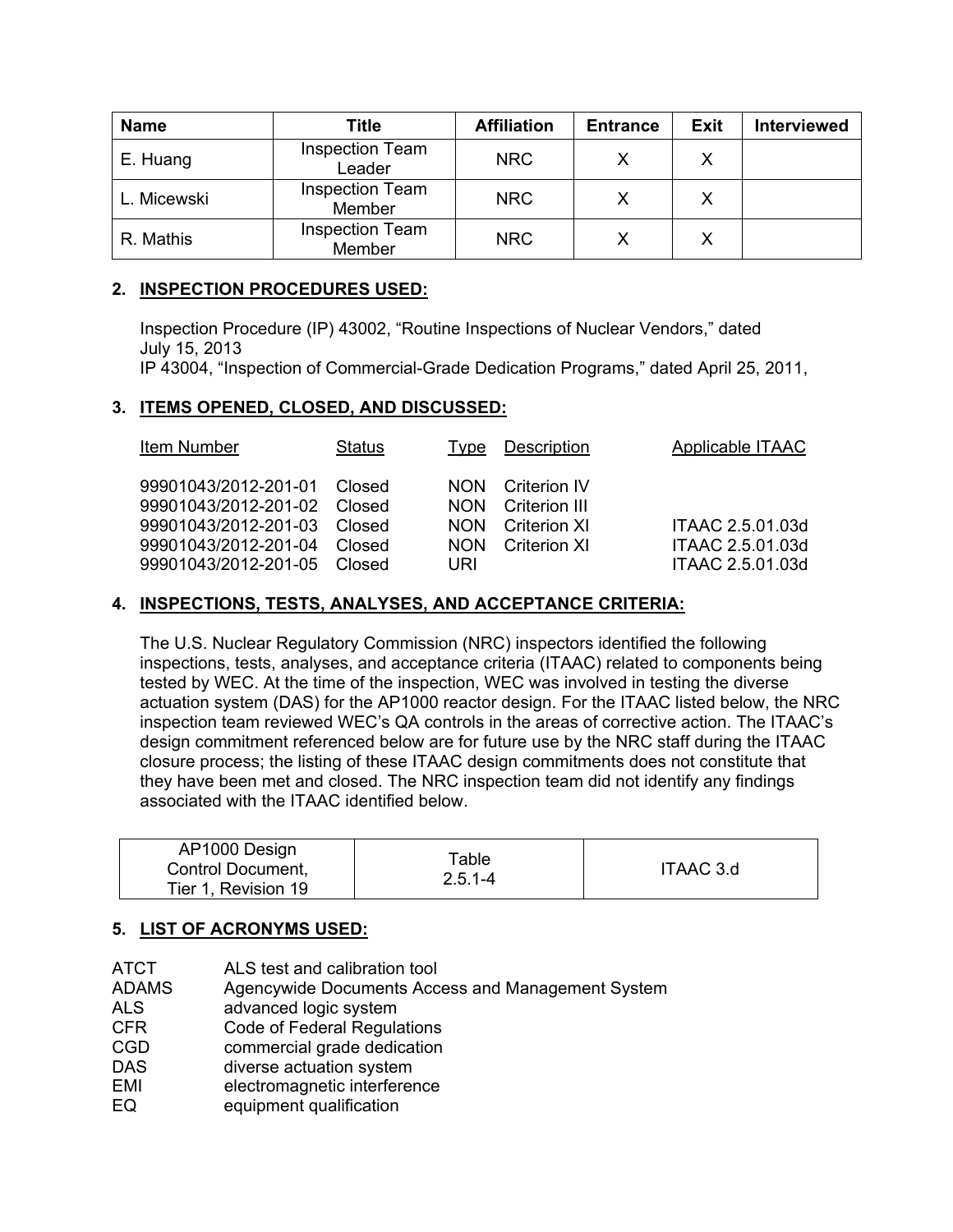| <b>IEC</b>   | <b>International Electromechanical Commission</b>     |
|--------------|-------------------------------------------------------|
| ΙP           | inspection procedure                                  |
| IR           | inspection report                                     |
| <b>ITAAC</b> | inspections, tests, analysis, and acceptance criteria |
| <b>NON</b>   | Notice of Nonconformance                              |
| <b>NRC</b>   | <b>Nuclear Regulatory Commission</b>                  |
| QA           | quality assurance                                     |
| RAI          | requests for additional information                   |
| <b>RFI</b>   | radiofrequency interference                           |
| <b>RG</b>    | <b>Regulatory Guide</b>                               |
| <b>SIOS</b>  | standard input/output simulator                       |
| <b>WEC</b>   | <b>Westinghouse Electric Company</b>                  |

# **6. DOCUMENTS REVIEWED:**

# WEC Procedures

- WEC 7.1, "Supplier QA Program Qualification and Assessment", Rev. 5
- WEC 7.2, "Dedication of Commercial Grade Items", Rev. 2
- WEC 7.3, "Commercial Grade Surveys", Rev. 0.2
- WEC 7.3, "Commercial Grade Surveys", Rev. 1.0

#### Issue Reports

- Issue Report # 12-101-M044, "Restrictions missing from P.O.", April 10, 2012
- Issue Report #12-102-M005, "Washington Laboratories' personnel qualification", April 11, 2012
- Issue Report # 12-102-M007, "Lack of verification of CDI critical characteristic", April 11, 2012
- Issue Report # 12-102-M015, "CGS restrictions not in QSL", April 11, 2012
- Issue Report # 12-103-M020, "NRC concerns with CGS process", April 12, 2012
- Issue Report # 12-241-M033, "Address NRC Notice of Nonconformance NON 99901403/2012-201-01", August 28, 2012
- Issue Report #12-241-M034, "Address NRC Notice of Nonconformance NON 99901403/2012-201-02 (EQ New Stanton Inspection)", August 28, 2012
- IR#12-100-M019, "AP1000 DAS EQ EMC Testing-Software Verification," dated April 9, 2012
- IR#12-102-M075, "AP1000 DAS EQ Cabinet Hardware Test (CHT) Test Log Discrepancy," dated April 11, 2012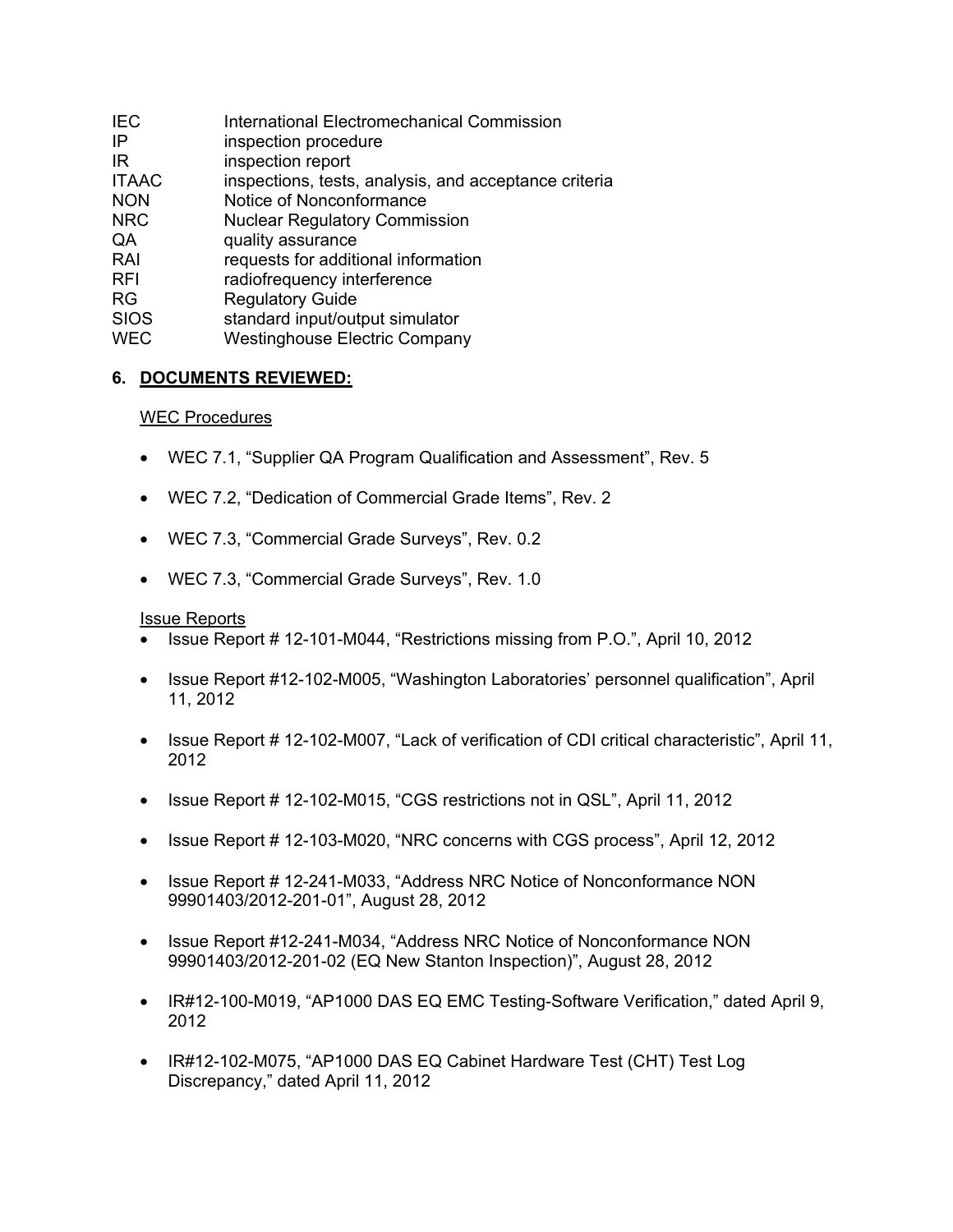- IR#12-104-M022, "Washington Lab Report EMC Report Content," dated April 13, 2012
- IR#12-104-M026, "DAS EMC Qualification Documentation for ITAAC Closure," dated April 13, 2012
- IR#12-241-M032, "Address NRC Notice of Nonconformance NON 99901403/2012/201/04 (EQ New Stanton Inspection)," dated August 28, 2012

## Qualification Reports

- APP-OCS-VBR-007, "Equipment Qualification Summary Report for the Diverse Actuation System Panel for Use in the AP1000 Plant," Revision 1, dated September 9, 2013
- APP-PMS-VBR-003, "Equipment Qualification Summary Report for PMS Cabinets and NIS Auxiliary Panels for Use in the AP1000 Plant," Revision 1, dated September 10, 2013
- APP-OCS-VPR-017, "Environmental Test Report for the AP1000 Diverse Actuation System Panel for Use in the AP1000 Main Control Room," Revision 0, dated June 8, 2013
- APP-OCS-VPR-022, "Electromagnetic Compatibility Report for the Diverse Actuation System Panel," Revision 0, dated July 18, 2013
- APP-JY50-VBR-002, "Equipment Qualification Summary Report for the Reactor Trip Switchgear for Use in the AP1000 Plant," Revision 2, dated September 5, 2013
- APP-DK01-VBR-001, "Equipment Qualification Summary Report for 250 VDC Motor Control Center for Use in the AP1000 Plant," Revision 0, dated December 2011
- EQ-QR-101-APP, "250 VDC Motor Control Cabinet DK01 EMC Qualification Report," Revision 1, October 2012
- 1107-020E, "DK01 EMI/EMC Test Report," Revision A, dated November 2011
- APP-ES02-VBR-002, "AP1000 Reactor Coolant Pump Switchgear Qualification Testing Summery," Revision 3, June 20, 2012
- APP-JE62-VBR-001, "Equipment Qualification Summary Report for Reactor Coolant Pump Speed," Revision 0, November 2011
- APP-JE62-VPR-001, "AP1000 Reactor Coolant Pump Speed Sensor EMC Qualification Report," Revision 0, dated March 30, 2011
- WLL Report #11645-01, "EMI/EMC Test Report for AP1000 RCP Speed Sensor," Revision 2, October 26, 2010
- APP-JW03-VBR-001, "Equipment Qualification Summary Report for the Main Control Room (MCR)/Remote Shutdown Room(RSR) Transfer Panel for Use in the AP1000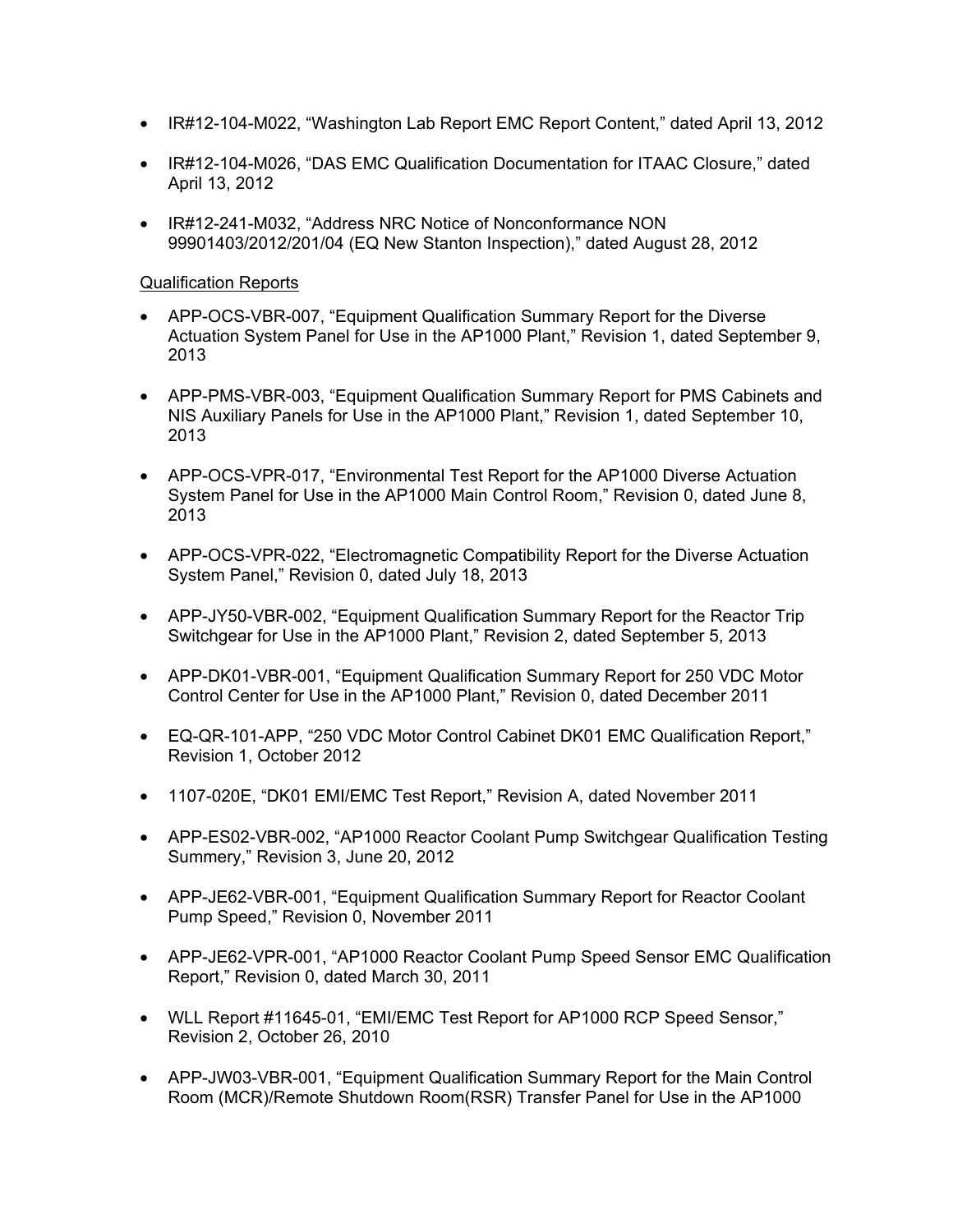Plant," Revision 2, dated August 28 2013

• EQ-EV-150-APP, "Reconciliation of the AP1000 Diverse Actuation System Qualification Test Configurations to the Production Cabinet Configurations," Revision 0, dated June 2013

## Commercial Grade Dedication Documents

- CDI-4321, "Commercial Dedication Instruction for Calibration Services for Inspection, Measuring, and Test Equipment," Revision 00, dated May 8, 2013
- CDI-3865, "Commercial Dedication Instruction for Washington Laboratory, Limited (WLL) – EMC and Product Safety Test Services," Revision 03, dated July 10, 2013
- CDI-4064, "Commercial Dedication Instruction for Keystone Compliance, LLC EMC and Product Safety Test Services," Revision 04, dated August 24, 2013
- WES-2012-365-P, "Westinghouse Commercial Grade Survey Plan," dated November 9, 2012
- WES-2012-365-R, "Keystone Compliance, LLC Commercial Grade Survey Report," dated January 24, 2013
- WES-2011-165, "Wisco Calibration Services Audit Package," dated August 25, 2011
- WES-2011-121, "Commercial Grade Survey Package for Washington Laboratories, Ltd.", July 13-14, 2011

#### Requisitions

- Number 1000418192, dated January 27, 2012
- Number 1000411614, dated April 10, 2012
- Number 1000415123, dated March 6, 2012

#### Purchase Orders

- PO # 4500423138, Purchase Order to Washington Laboratories, Ltd. for EMC Testing DCIS Dual Controller & Remote I/O, January 27, 2012
- PO # 4500423116, Purchase Order to Washington Laboratories, Ltd. for EMC Test for AP1000 DAS, January 27, 2012
- PO # 4500428675, Purchase Order to Washington Laboratories, Ltd. for EMC Test MCR Transfer Panel, March 13, 2012
- PO # 4500359912, Purchase Order to Washington Laboratories, Ltd. for AP1000 RCP SPEED SENSOR EMC ENG TEST SER, September 13, 2010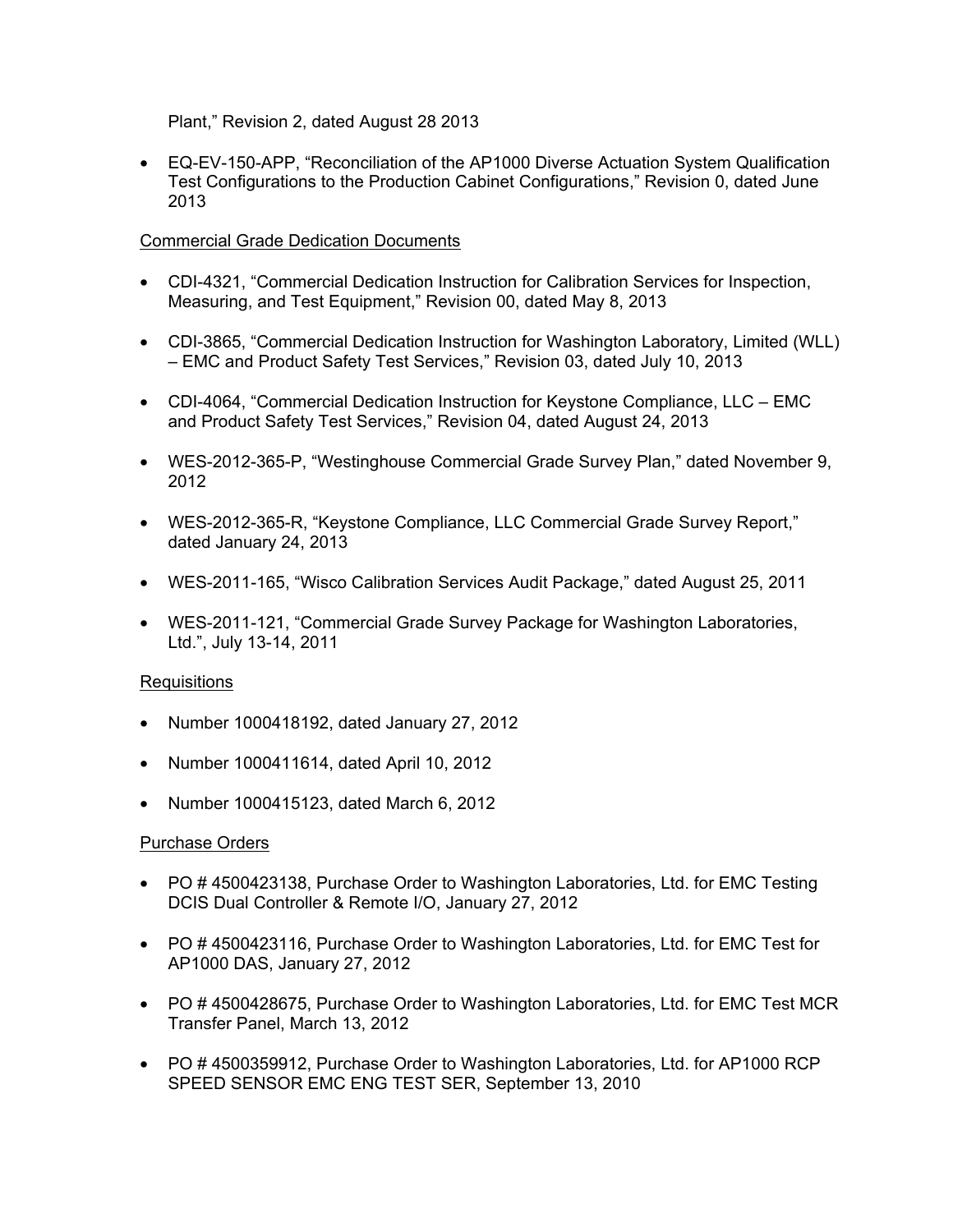- PO # 4500364789, Purchase Order to Washington Laboratories, Ltd. for AP1000 DRPI testing support, October 21, 2011
- PO # 4500374342, Purchase Order to Washington Laboratories, Ltd. for EMC Testing Reactor Trip Switchgear, January 19, 2011
- PO # 4500379195, Purchase Order to Washington Laboratories, Ltd. for EMC Testing for AP1000 Wall Panel, February 21, 2011
- PO # 4500408008, Purchase Order to Washington Laboratories, Ltd. for EMC Testing of EA01, September 16, 2011
- PO # 4500412212, Purchase Order to Washington Laboratories, Ltd. for AP1000 RCP Switchgear Relays, October 24, 2011
- PO #4500414846, Purchase Order to Washington Laboratories, Ltd. for EMC Testing for AP1000 OCS, November 15, 2011
- PO # 4500451900, Purchase Order to Washington Laboratories, Ltd. for SDSP CONSOLE EMC, October 19, 2012
- PO # 4500438306, Purchase Order to Washington Laboratories, Ltd. for AP1000 RO Console EMC, June 12, 2012
- PO # 4500438861, Purchase Order to Washington Laboratories, Ltd. for AP1000 DDS EMC, June 18, 2012
- PO # 4500441715, Purchase Order to Washington Laboratories, Ltd. for PDSP CONSOLE EMC, July 13, 2012
- PO #4500457197, Purchase Order to Washington Laboratories, Ltd. for RCP SWITCHGEAR EMC, December 11, 2012
- PO # 4500457664, Purchase Order to Washington Laboratories, Ltd. for EMC CHAMBER CALIBRATION, December 14, 2012
- PO #4500458870, Purchase Order to Washington Laboratories, Ltd. for WLL DATED IEC STANDARD REVIEW, January 3, 2013
- PO # 4500465512, Purchase Order to Washington Laboratories, Ltd. for DAS EMC SUPPLEMENTAL TESTING, February 27, 2013
- PO # 4500442468, Purchase Order to Washington Laboratories, Ltd. for DCIS I/O Cable Testing, July 20, 2012
- PO# 45003513452, Purchase Order to Keystone Compliance for EMC Test Support for AP1000 SMS DIMS-DX and CBVMS EQ Cabinet, June 24, 2010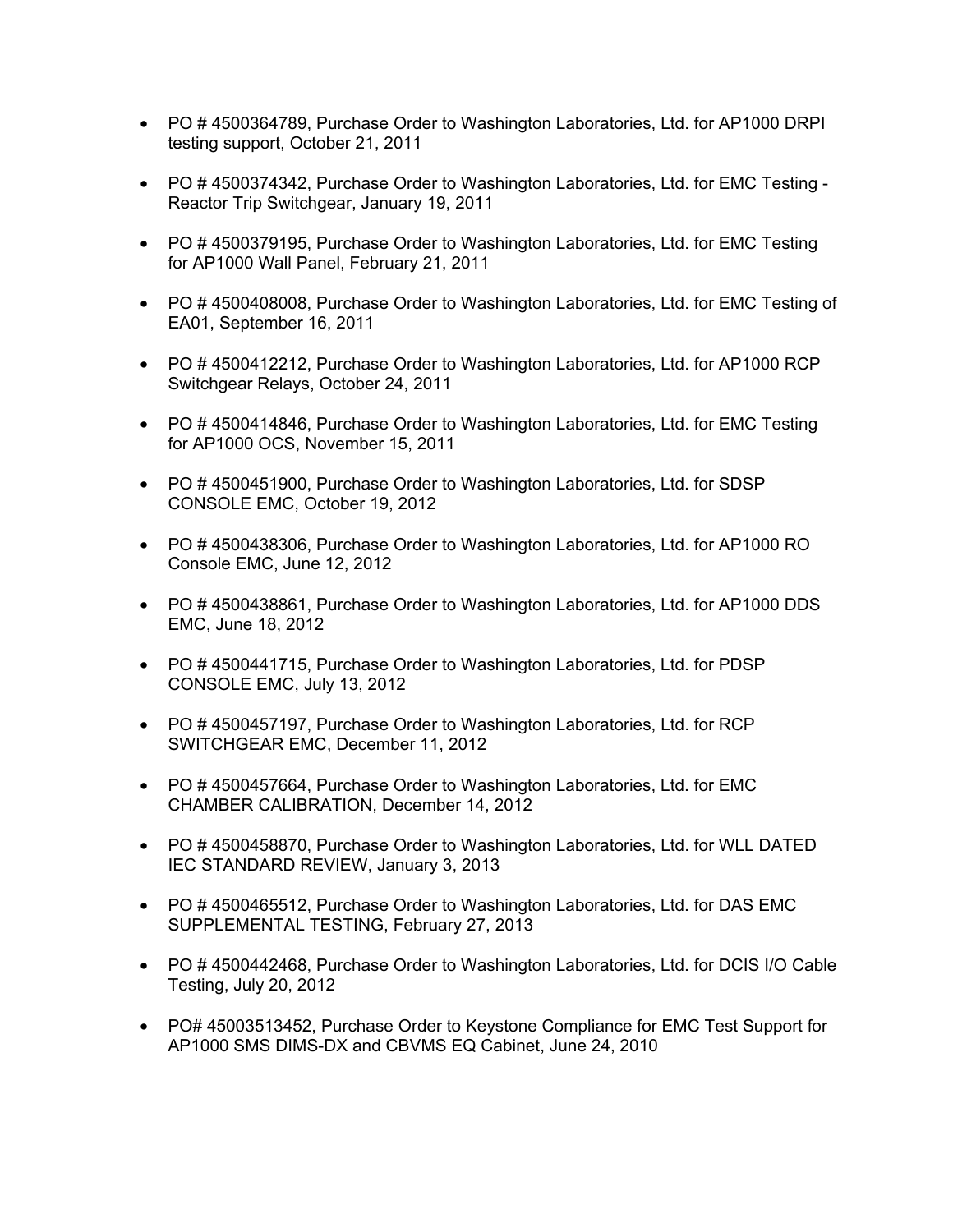- PO# 4500406119, Purchase Order to Keystone Compliance, LLC for EMC Testing of DK01 DC MCC, August 31, 2011
- PO# 4500410624, Purchase Order to Keystone Compliance, LLC for AP1000 PMS, October 10, 2011
- PO# 4500404569, Purchase Order to Keystone Compliance, LLC for EMC Testing of DS01 DC Switchboard, August 18, 2011
- PO# 4500361769, Purchase Order to Keystone Compliance, LLC for EMC Engineering Services, September 28, 2010
- PO# 4500379176, Purchase Order to Keystone Compliance, LLC for DRCS testing, February 21, 2011
- PO# 4500442744, Purchase Order to Keystone Compliance, LLC for EMC RCP SPEED SENSOR PREAMP, July 24, 2012
- PO# 4500458367, Purchase Order to Keystone Compliance, LLC for KC DATED IEC STANDARD REVIEW, December 20, 2012
- PO# 4500409353, Purchase Order to Keystone Compliance, LLC for EMC Re-testing of SMS Sensors, September 28, 2011
- PO# 4500458583, Purchase Order to Keystone Compliance, LLC for PMS Domestic EMC Testing, December 26, 2012
- PO# 4500386209, Purchase Order to Clark Dynamic Test Lab, Inc. for Vibration Aging of Speed Sensor, April 11, 2011
- PO# 4500386611, Purchase Order to Clark Dynamic Test Lab, Inc. for Seismic/ Environmental Testing RTS, April 14, 2011
- PO# 4500390205, Purchase Order to Clark Dynamic Test Lab, Inc. for DF03 Seismic Test, May 13, 2011
- PO# 4500390207, Purchase Order to Clark Dynamic Test Lab, Inc. for EA01 Seismic Test, May 13, 2011
- PO# 4500390209, Purchase Order to Clark Dynamic Test Lab, Inc. for Seismic/Environmental Testing of DC MCC, May 13, 2011
- PO# 4500426814, Purchase Order to Clark Dynamic Test Lab, Inc. for IEEE Qualification Program, February 27, 2012
- PO# 4500436303, Purchase Order to Clark Dynamic Test Lab, Inc. for Seismic Testing AP1000 PMS/NIS, May 22, 2012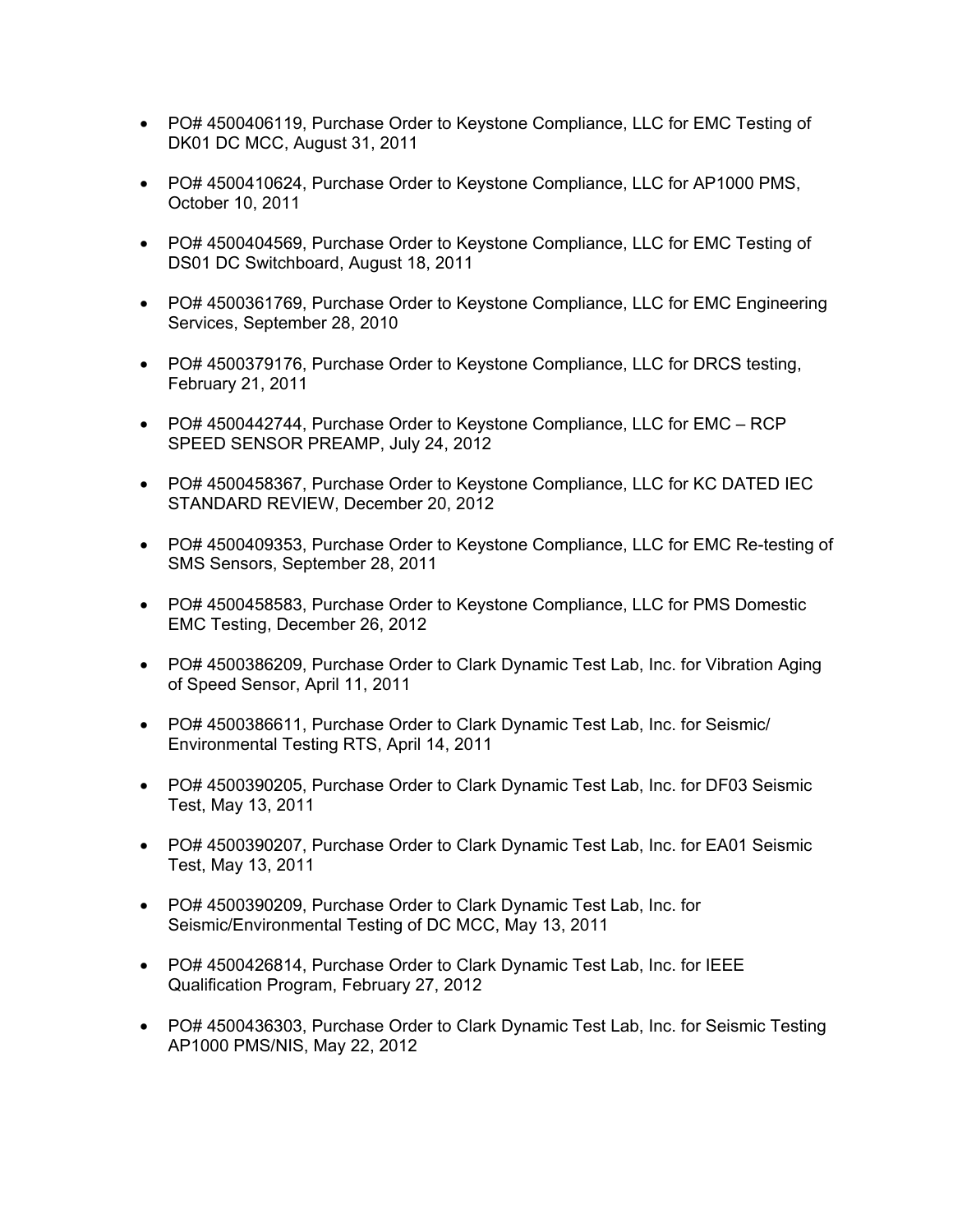- PO# 4500447017, Purchase Order to Clark Dynamic Test Lab, Inc. for Seismic Testing of AP1000 RCP Switchgear, September 4, 2012
- PO# 4500463803, Purchase Order to Clark Dynamic Test Lab, Inc. for H4BC Seismic Retest, February 13, 2013
- PO# 4500466510, Purchase Order to Clark Dynamic Test Lab, Inc. for Qualification Testing, March 8, 2013
- PO# 4500600380, Purchase Order to Clark Dynamic Test Lab, Inc. for Seismic Testing for Domestic AP1000 PMS , April 3, 2013

#### Miscellaneous Documents

- LTR-EQ-13-43, "Additional Information for Washington Laboratory EMC Test Reports," Revision 0, dated March 7, 2013
- LTR-EQ-13-79, "EMC Laboratory Report Data Review Washington Laboratories," Revision 1, dated April 18, 2013
- LTR-EQ-13-80, "EMC Laboratory Report Data Review Keystone Compliance," dated April 17, 2013
- LTR-EQ-13-35, "Comparison of IEC 61000-4 Series Commercial Standards," dated March 15, 2013
- 1212-030E, "Keystone compliance standards comparison document, " Revision 1, January 25, 2013
- 12832-01, "Washington Laboratories, Ltd. IEC Test standards comparison," Revision 0, January 23, 2013
- Letter dated October 30, 2013 from Washington Laboratories, Ltd. QA Manager to John C. Mallory, WEC Supplier Quality Engineering
- WEC training presentation, "Procedure Compliance Training: WEC 7.2 Dedication of Commercial Grade Items Revision 2"
- Westinghouse Level II Policies and Procedures, Qualification Operations Training Matrix, July 24, 2012
- WNA-VR-00359-WAPP, "Diverse Actuation System Equipment Qualification Test Equipment Verification," Revision 0, dated May 2012
- WNA-VR-00320-GEN, "Standard Input/Output Simulator Software Validation," Revision 2, dated September 2011
- WNA-TD-00833-WAPP, "Diverse Actuation System Equipment Qualification Unit Cabinet Hardware Test Data Record, Revision 1, dated November, 2012